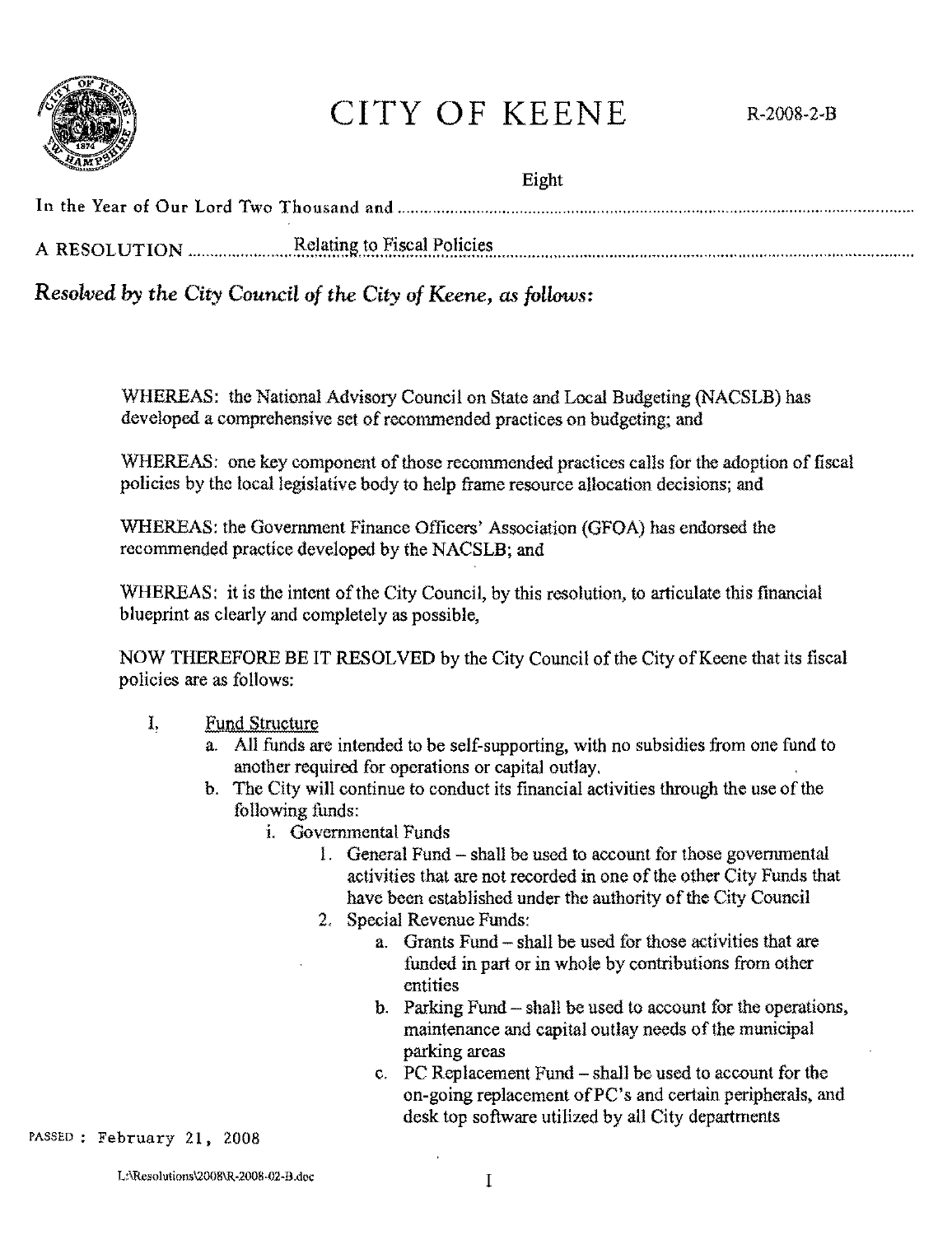- d. Solid Waste Fund shall be used to account for the activities of the transfer and recycling operations and for post-closure costs associated with the closed landfill
- 3. Capital Projects Fund  $-$  shall be used to account for the capital projects funded by any of the governmental funds
- ii. Proprietary Funds
	- 1. Enterprise Funds
		- a. Sewer Fund shall be used to account for the operations, maintenance, and capital outlay needs of the sewer collection and treatment systems
		- b. Water Fund shall be used to account for the operations, maintenance, and capital outlay needs of the water treatment and distribution systems
	- 2. Internal Service Funds
		- a. Equipment Fund  $-$  shall be used to account for the operations, maintenance and capital outlay needs of fleet services

### II. Budget

- a. The City shall adopt appropriated budgets for the following funds
	- i. General Fund
	- ii. Parking Fund
	- iii. PC Replacement Fund
	- IV. Solid Waste Fund
	- v. Sewer Fund
	- VI. Water Fund
	- vii. Equipment Fund
- b. All appropriated budgets shall be adopted annually.
- c. All appropriations for annual operating budgets (exclusive of capital projects) shall lapse at fiscal year end unless encumbered by a City of Keene purchase order that is recorded in the Finance Department computer system on or before June  $30<sup>th</sup>$  of any year, or as authorized by the City Manager in writing, on a caseby-case basis. Those encumbrances shall be reported to the City Council in an informational memorandum by July 15 of every year.
- d. The City Council shaIl be presented with a budget for eaeh of the funds that have an appropriated budget annually, and each shall be balanced.
- e. The budget document shall provide projections of revenues and expenditures/expenses beyond the subject year.
- f. Upon completion of any project, any residual funds shall be returned to the fund that provided the original appropriation.
- g. The creation or elimination of city services contemplated in the proposed budget shall be highlighted in the City Manager's budget message.
- III. Enviromnentally Preferable Purchasing. To the greatest extent possible and within budgetary constraints, the City of Keene will consider life-time costs and enviromnental impacts when purchasing goods and services.
	- a. Practices will be developed, implemented and adhered to that will reduce waste by increasing product efficiency and effectiveness.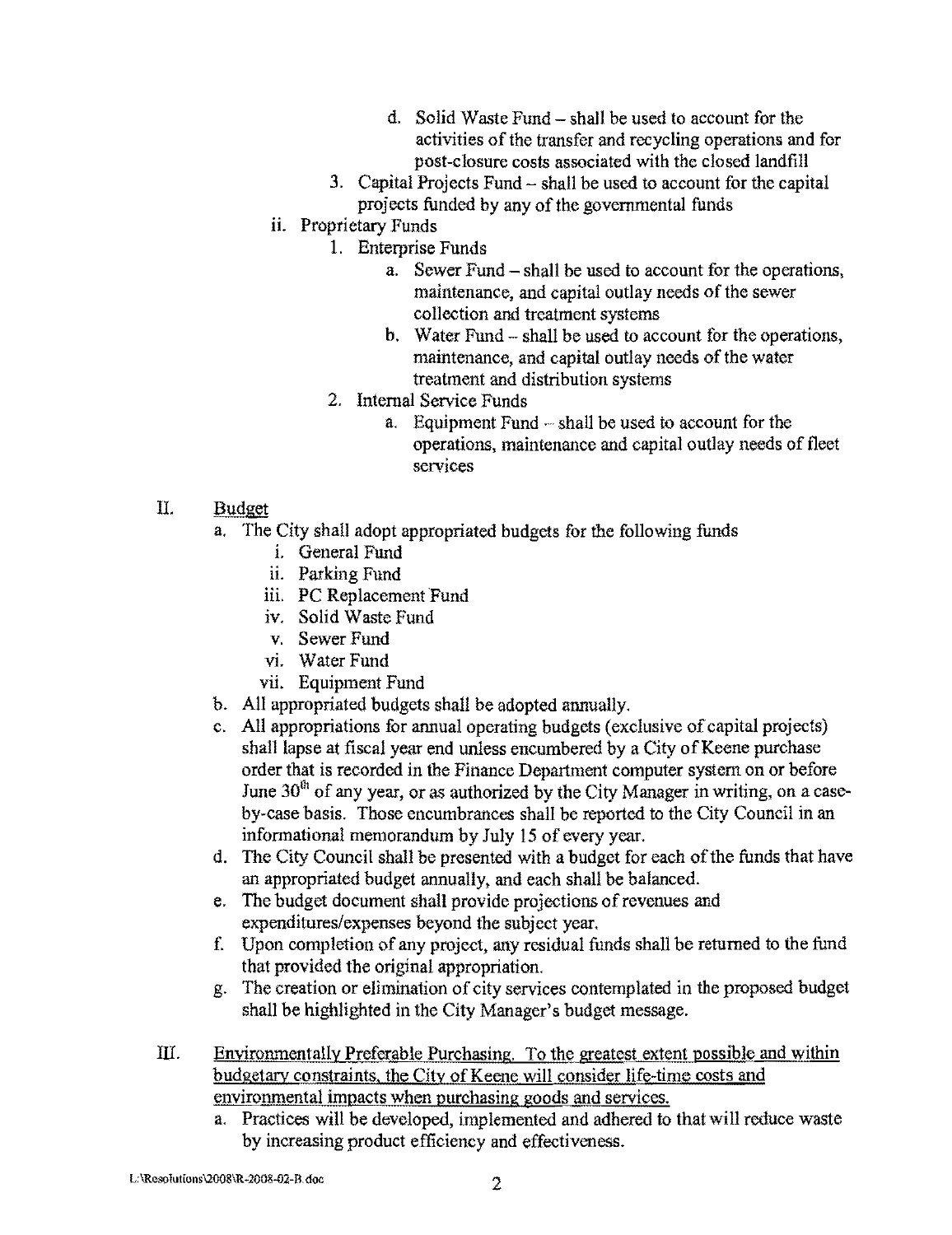- b. Products that minimize environmental impacts, toxins, pollution, and hazards to worker and community safety will be given preference to the greatest extent practicable.
- c. To the greatest extent possible and within budgetary constraints, the City of Keene will purchase products that:
	- i. include recycled content,
	- ii. are durable and long-lasting,
	- iii. conserve energy and water,
	- iv. use agricultural fibers and residues,
	- v. reduce greenhouse gas emissions.
- d. To the greatest extent possible and within budgetary constraints, the City of Keene will incorporate green building principles and practices into the planning, design, construction, management, renovation, operation, and demolition of all City facilities.
- IV. Revenues
	- a. One-time revenues. One-time revenues will only be applied toward one-time expenditures; they will not be used to finanee on-going programs or services. Ongoing revenues should be equal to, or greater than, on-going expenditures.
	- b. Diversity. The City will strive to diversify its revenues in order to maintain needed services during periods of declining economic activity and/or during periods of property tax pressures.
	- c. Designation of Revenues.
		- 1. Each year, the City shall designate and set aside 50%, not to exceed \$100,000 annually, of the prior year's eollections for the Land Use Change Tax for conservation purposes. Expenditure of funds to be made upon approval of the City Council. Balance of said sum not to exceed \$500,000.
		- ii. Direct reimbursements from other entities shall be used to offset the appropriate City expense.
		- iii. Except for the provisions stated above, or as provided otherwise by Federal or State law, or by local ordinance, no unanticipated revenues shall be designated for a specific purpose(s) unless directed by the City Council.
	- d. Property Taxes.
		- i. The City shall limit its property tax revenue increases to the Boston CPI, net of expenditures required by law, and debt service payments.
		- ii. Property Tax Credits and Exemptions. All exemptions and credits will be reviewed with the City Council every three years, unless there are legislative changes that cause a review to occur on a more frequent basis.
	- e. Non-property tax revenues. The City will maximize the utilization of payments in lieu of taxes and user fees and charges.
- v. Fees and Charges
	- a. Certain services provided by the City of Keene will be assigned a fee or charge for the users of the service, dependent upon how the community benefits from the provision of those serviees.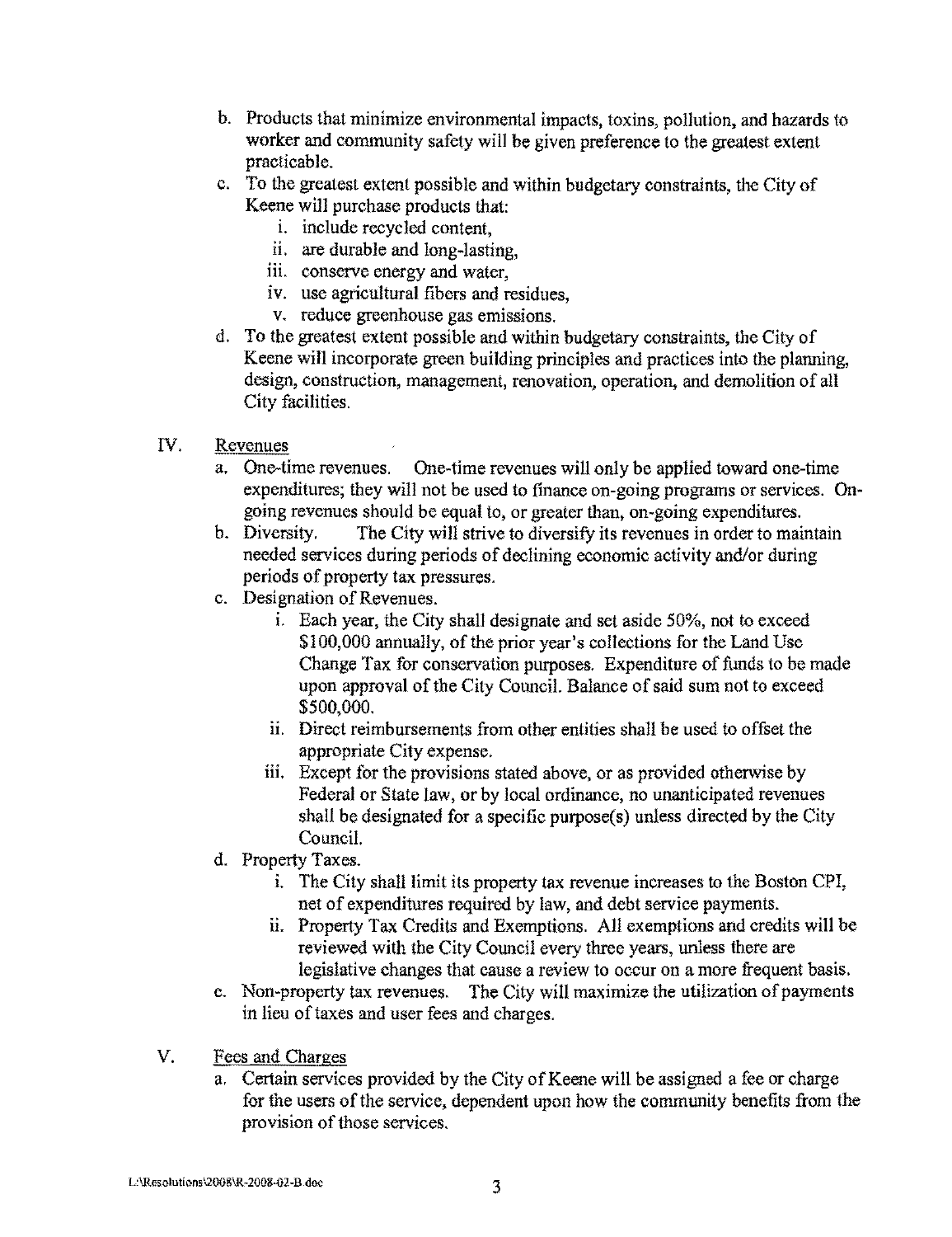- 1. In the event that the benefit is community-wide, there will be no user fee or eharge assessed.
- ii. In the event that the service benefits a finite and definable sector of the community, then that group will be assessed a fee or charge for provision of the service.
- b. Cost Recovery
	- 1. Cost recovery goals should be based on the total eost of delivering the service, including direct eosts, departmental administration costs, and organization-wide support costs (e.g. accounting, human resources, data processing, insurance, vehicle maintenance).
	- ii. Fees and Charges will be set at something less than full cost recovery when:
		- 1. A high level of cost recovery will negatively impact the delivery of service to low-income groups.
		- 2. Collecting the fees and charges is not eost effective.
		- 3. There is no intended relationship between the amount paid and the benefit received (e.g. social service programs).
		- 4. There is no intent to limit the use of the service (e.g. access to parks and playgrounds).
		- 5. Collecting the fees would discourage compliance with regulatory requirements and adherence to said requirements is self-identified, and as such, failure to comply would not be readily detected by the City of Keene.
	- iii. Fees and Charges will be set at, or above, full cost recovery when:
		- 1. The service is also provided, or eould be provided, by the private sector.
		- 2. The use of the service is discouraged (e.g. fire or police responses to false alarms).
		- 3. The service is regulatory in nature and voluntary compliance is not expected (e.g. building permits, plans review, subdivisions).
	- iv. Ambulance:
		- 1. Service fees shall be set at 40% above the Medicare-determined usual and customary charge.
		- 2. A fee will be implemented for those instances when responses that involve the use of drugs or specialized services are provided, but there is no transport
		- 3. There will be no charge for responses determined by the Fire Department to be "public assists."
- c. The method of assessing and collecting fces should be made as simple as possible in order to reduce the administrative and support costs of collection.
- d. The City will periodically utilize the services of a collection agency when all other reasonab Ie efforts to collect fees and fines have been exhausted; fees for such services to be paid from amounts collected.
- e. Rate structures should be sensitive to the market priee for comparable services in the private sector or other public sector entities.
- f. All fees and charges shall be adopted by the City Council either by ordinance, resolution or by action of a council committee.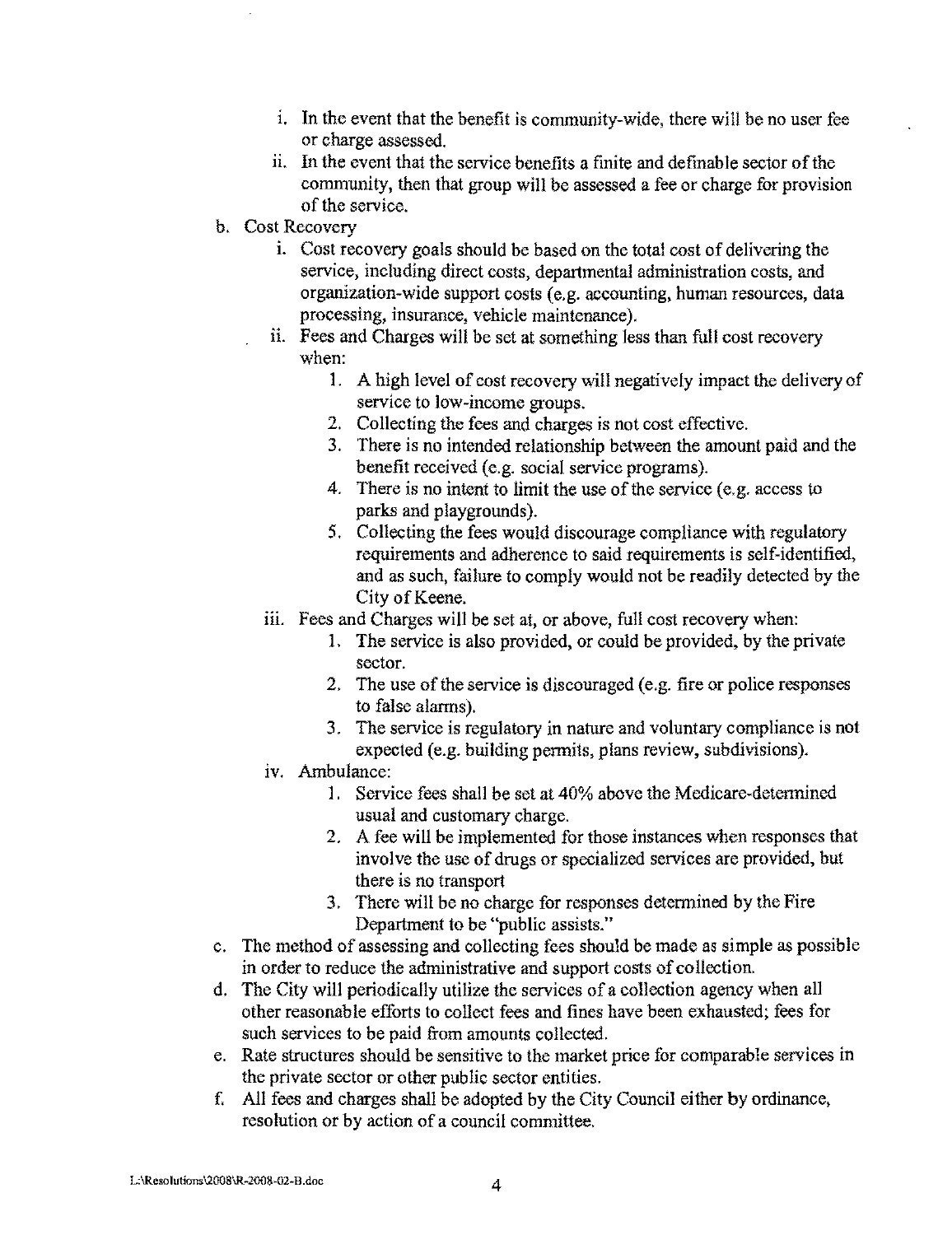- g. Fees and charges shall be reviewed on an on-going basis, and recommended changes brought forth to the City Council for action, to ensure that they remain appropriate and equitable.
- **VI.** Capital Improvement Program
	- a. The City of Keene shall prepare a capital improvement program (CIP) with a span of six years.
	- b. The CIP shall be updated annually.
	- c. The CIP will include all projects anticipated to be undertaken in the ensuing sixyear period that have an estimated cost in excess of \$20,000 and an anticipated useful life of at least five years.
	- d. The CIP shall contain revenue projections and rate impacts that support estimated operating costs as well as the proposed capital program.
	- e. Each project funding-request shall originate from a city department and shall include the following information:
		- i. A description of the project.
		- ii. A cost estimate.
		- iii. A project time line.
		- iv. A priority ranking.
		- v. An estimate of the operating budget impact.
		- VI. A reference to Community Goals.
		- vii. A reference to Master Plans.
		- viii. A reference to the Climate Adaptation Action Plan.
	- f. The CIP will be reviewed by the Finance Committee of the City Council and by the Planning Board.
	- g. The CIP will be the subject of a public hearing before it is adopted.
	- h. The funding requests in the first year of the adopted CIP will be included in the next annual budget document.
	- i. Upon project completion, any residual funds shall be returned to the fund that provided the original appropriation, unless otherwise directed by the City CounciL
- VII. Debt
	- a. The City of Keene will periodically incur debt to finance capital projects. All issuances of debt are subject to State of NH RSA 34 and 162-K.
	- b. Debt may be issued to fund those projects with a public purpose of a lasting nature, or as otherwise allowed by state law.
	- c. Debt will not be issued to provide for the payment of expenses for current maintenance and operation except as otherwise specifically provided by law
	- d. The City of Keene shall not incur debt that exceeds any limits set by state law.
	- e. AU bonds are authorized by Resolution of the Keene City Council and require a *2/3* vote.
	- f. The City of Keene may use the services of a financial advisor to assist in preparing for, and executing, any sale of bonds. Said services shall be obtained as the result of a Request for Proposals (RFP) precess, which shall be conducted at a minimum of once every five (5) years.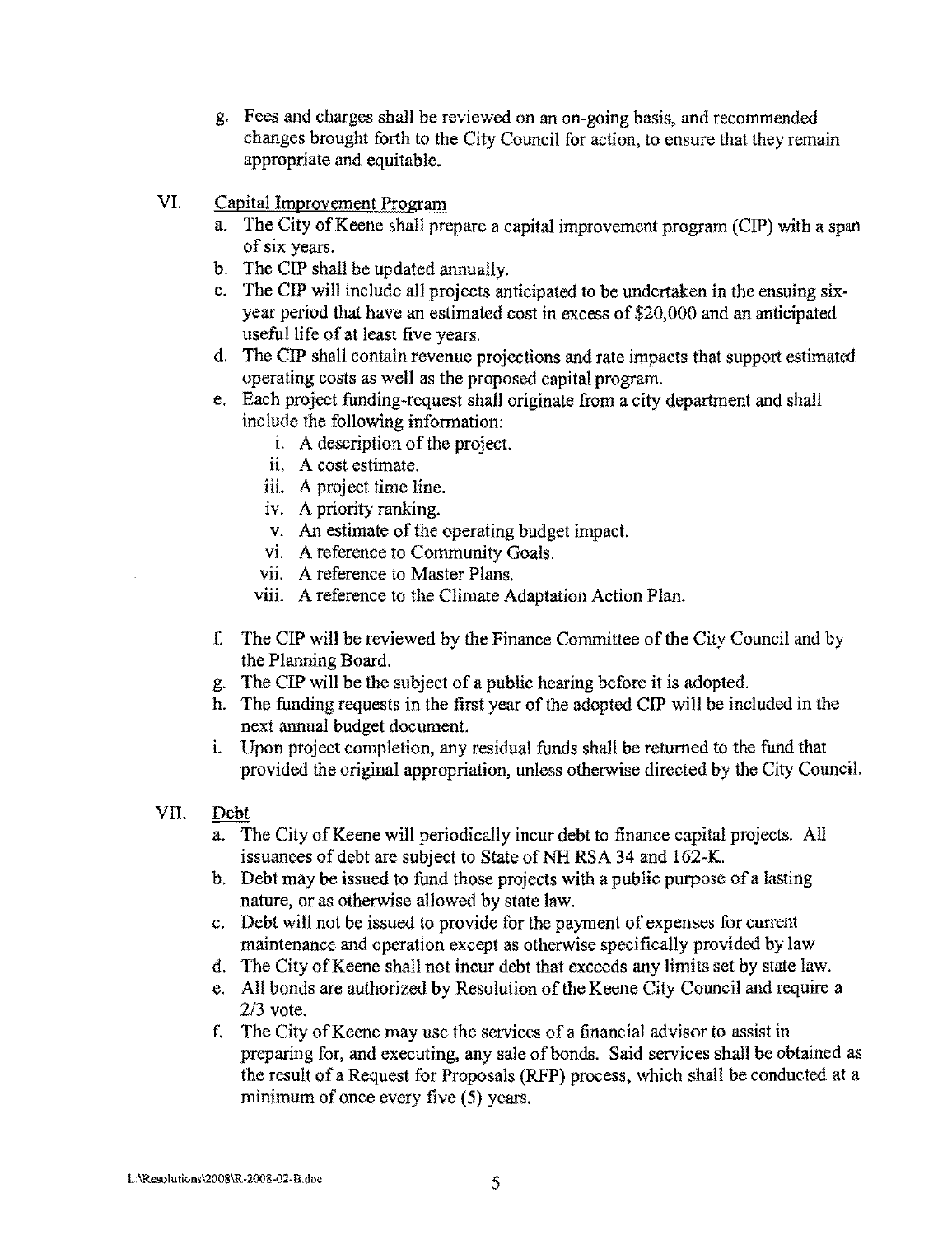- g. The City of Keene shall aequire the required services of bond counsel as the result of a Request for Proposals (RFP) process, which shall be conducted at a minimum of once every five (5) years.
- h. Form. The City of Keene has issued three types of bonds:
	- i. General Obligation Bonds repayment is backed by the full taxing power of the City of Keene.
	- ii. Tax Increment Financing Bonds repayment is first backed by the revenue stream generated by increased revenues created within an established Tax Increment Financing District; to the extent that the increased revenues created within 1he district are not adequate, the repayment of the bonds would then be backed by the full taxing power of the City of Keene.
	- iii. Refunding Bonds these bonds are issued to refinance outstanding bonds before their term in order to either remove restrictions on the original bonds and/or to take advantage of lower interest rates. Repayment is backed by the full taxing power of the City of Keene.
- i. Competitive sale is the preferred method of sale, however negotiated sales may occur for a current or advance refunding, or for other appropriate reasons.
- j. Term
	- i. Debt will be incurred only for those projects with a useful life of at least five (5) years.
	- i. The term of any debt incurred by the City shall be limited to no greater than the expected useful life of the improvement.
- k. The use of short-term financing, lease or lease-purchase agreements shall be kept to a minimum.
- I. The City of Keene will contain its General Fund debt service and capital outlay appropriations, on a five-year average, at or less than 15% of the General Fund budget.
- m. Other funding sources to the extent they are available, the City of Keene will actively pursue
	- i. Grants that reduce the city's initial investment in project/improvement
	- ii. Grants that contribute to the on-going debt service for city project(s)

#### VIII. Capital Assets

- a. The City of Keene will develop and maintain a computerized capital asset system and database, including the necessary procedures and policies, to ensure the accurate and timely recording and reporting of additions, modifications, improvements, transfers and disposal of capital assets in accordance with generally accepted accounting principles (GAAP).
- b. Capitalization of equipment, buildings, land and improvements other than buildings (if one or more of the following criteria are met):
	- i. Cost (if known) or fair market value is greater than or equal to \$5,000 and useful life is greater than one year for new or replacement items
	- ii. In the case of modifications and upgrades, cost is greater than or equal to \$5,000 for equipment, and \$10,000 for buildings and other improvements and the changes accomplish one or more of the following:
		- I. Prolongs the useful life of the asset
		- 2. Adapts the asset to a new or different use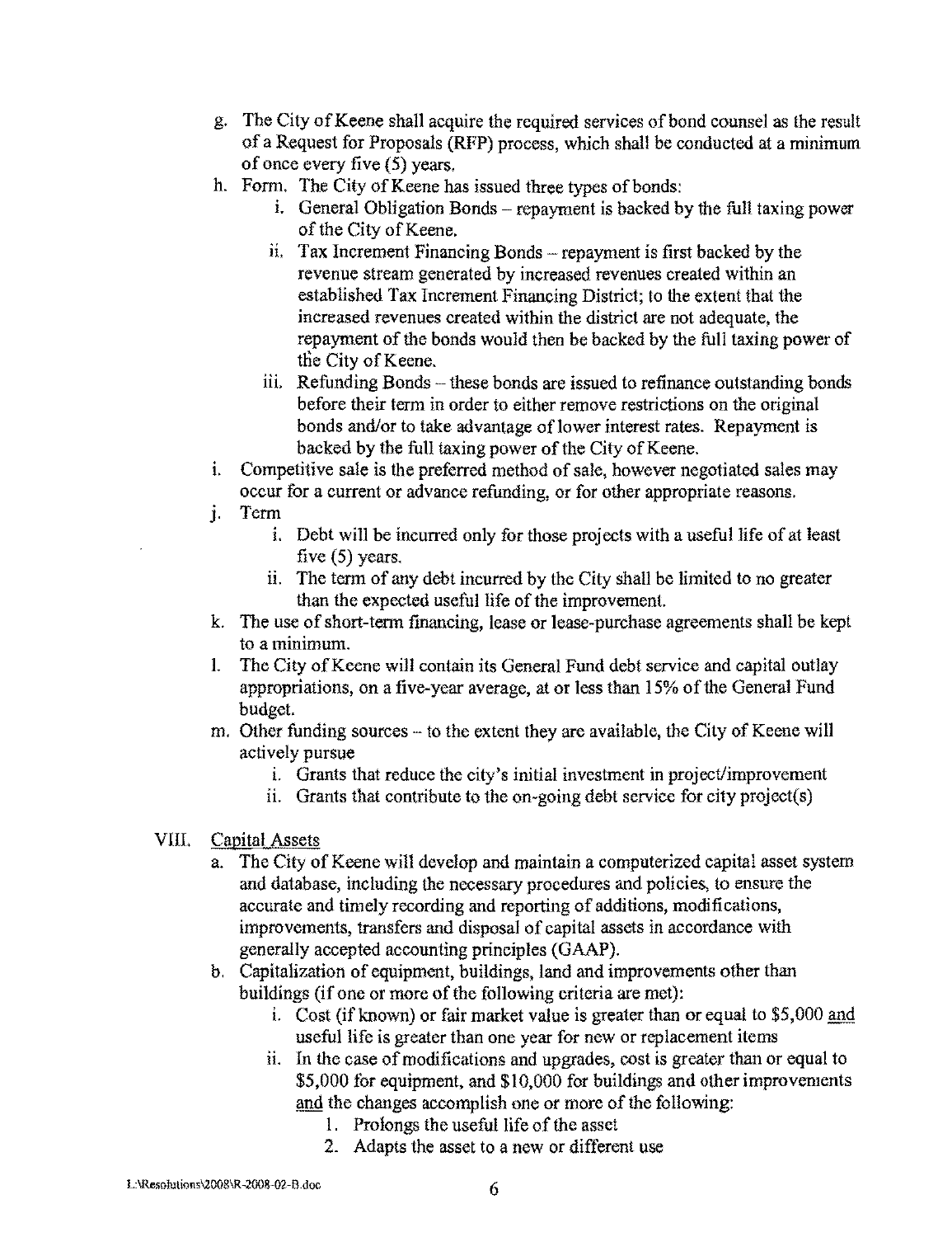- 3. Substantially increases the value of the asset
- 4. Does not substantially replace a current asset
- iii. All land acquisitions will be capitalized at cost (if known) or fair market value
- iv. The total cost of placing an asset into service condition will be capitalized.
- c. Capitalization of infrastructure
	- i. Cost greater than or equal to \$10,000 and useful life greater than five years
	- ii. The depreciation approach will be utilized for the reporting of all infrastructure
- d. Depreciation: straight-line depreciation will be used to depreciate all depreciable capital assets over the estimated useful life of each asset, as determined by industry standards.
- e. Asset Classifieation: assets will be recorded within broad asset groups (e.g. land, buildings, etc.).
- f. Budgeting: the budgeting of eapital assets will be in a manner that will facilitate the identification and recording of the asset in accordance with this policy.
- IX. Stabilization Funds
	- a. Unallocated Fund Balance.
		- 1. That portion of available funds within each fund that can be used to offset emergency expenditures, a downturn in collection of significant revenues, or other unforeseen events.
			- 1. Unallocated fund balance for the General Fund will be maintained at between seven (7) and ten (10) percent of the sum of the total of the General Fund annual operating budget and the property tax commitment for the school (both local and state) and the county.
			- 2. Unalloeated funds in all other budgeted funds should be maintained at between five (5) and ten (10) percent of the annual operating budget for that fund.
	- b. Self-funded health insuranee.
		- i. The City shall retain funds for its self-funded health insurance program. The intended purposes for these funds are to provide a measure to smooth rate fluctuations, to accommodate an unforeseen increase in claims, and to provide financial protection from run-out costs in the event the city moves toward a fully insured plan. The amount retained shall not exceed three months of estimated claim costs.
	- c. Capital Reserves.
		- 1. Capital Reserves are reserves established under State of NH law, invested by the Trustees of Trust Funds, for several purposes that include the construction, reconstruction, or acquisition of a specific capital improvement, or the acquisition of a specific item or of specific items of equipment, or other purposes identified in RSA 34, relating to Capital Reserve Funds for Cities.
		- ii. The City of Keene has established the following capital reserves:
			- 1. Fire Equipment Capital Reserve for the acquisition or significant rehabilitation of fire apparatus
			- 2. Ambulance Capital Reserve  $-$  for the acquisition or significant rehabilitation of ambulances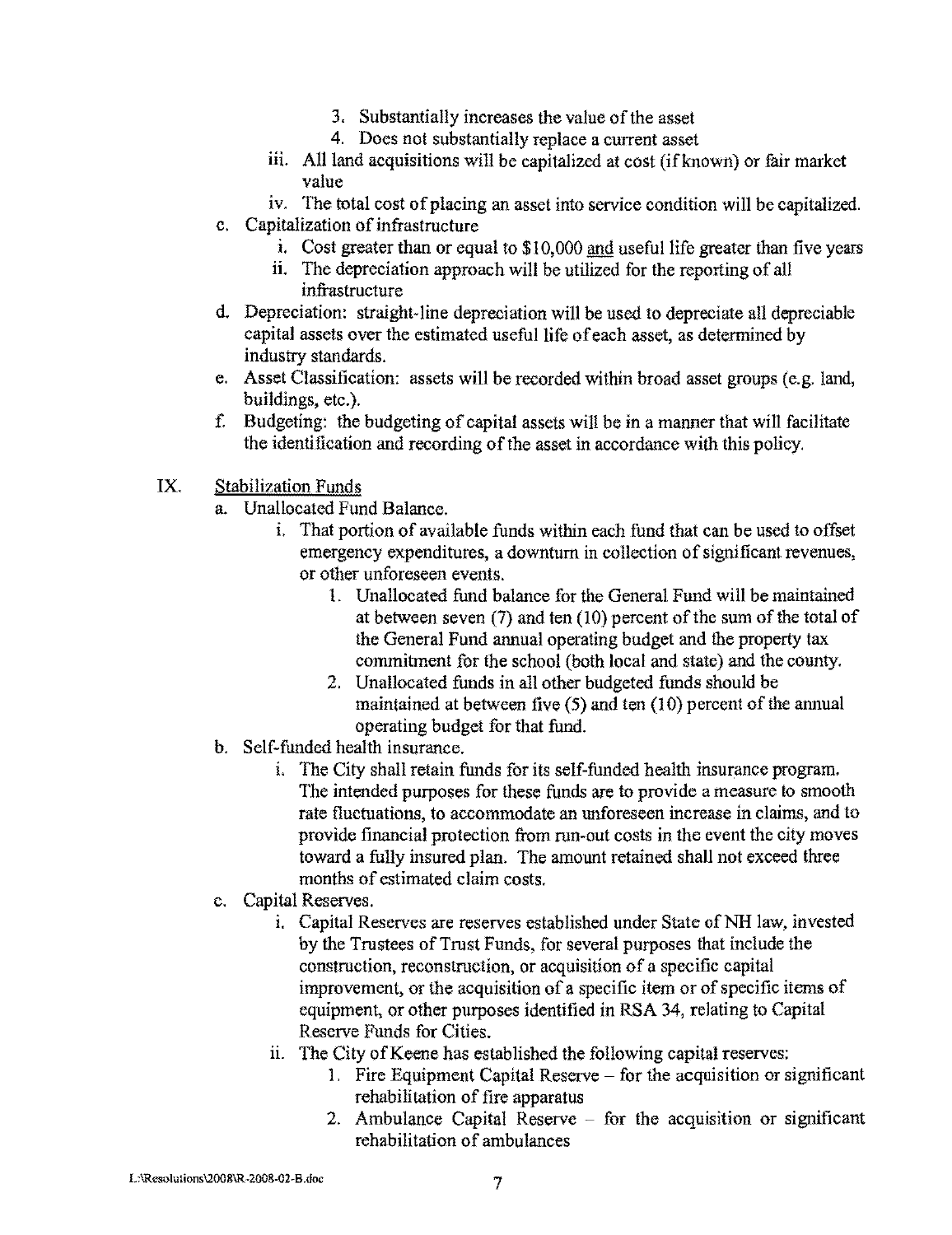- 3. Intersection Improvements Capital Reserve for the rehabilitation or reconstruction of existing intersections
- 4. Collection Development Capital Reserve for the development of the collection of the Keene Public Library
- 5. Hazardous Waste Site Capital Reserve for the clean-up, mitigation and testing associated with the old City landfill located at 580 Main Street
- 6. Railroad Land Project Capital Reserve -for the development of City-owned land located along the former railroad bed
- 7. Transfer/Recycling Center Capital Reserve for the repair and replacement of existing infrastructure, systems and equipment
- 8. City Hall Parking Deck Capital Reserve ~ for the repair and replacement of existing infrastructure, systems and equipment
- 9. Wells Street Parking Facility Capital Reserve for the repair and replacement of existing infrastructure, systems and equipment
- 10. Landfill Closure Capital Reserve for the closure and postclosure costs associated with the City landfill located at Route 12 North.
- 11. Wastewater Treatment Plant Capital Reserve for the repair and replacement of major components of plant, including equipment and building
- 12. Martel Court Pumping Station Capital Reserve for the repair and replacement of major components of station, including equipment building
- 13. Sewer Infrastructure Capital Reserve for the repair and replacement of existing infrastructure, systems and equipment including pump stations and the collection system
- 14. Water Treatment Facility Capital Reserve for the repair and replacement of major components of facility including pumps, controls, chemical systems, etc., and building components
- 15 . Water Infrastructure Capital Reserve for the repair and replacement of major components of existing infrastructure, systems and equipment including wells, lift stations, tanks, etc., and the distribution system
- 16. Fleet Equipment Capital Reserve  $-$  for the replacement of vehicles and equipment under the control of Fleet Services
- 17. Bridge Capital Reserve for the construction, reconstruction and rehabilitation of bridges.
- 18. Main Street/Marlboro Street/Winchester Street Intersection Improvements Capital Reserve  $-$  for the design and construction of a round-about at the intersection of Main Street, Marlboro Street and Winchester Street.

#### IX. Deposits of Excess Funds

- a. Objectives (in priority order):
	- i. Safety the safety of principal is the foremost objective
	- ii. Liquidity investments shall remain sufficiently liquid to meet the operational cash needs of the City of Keene